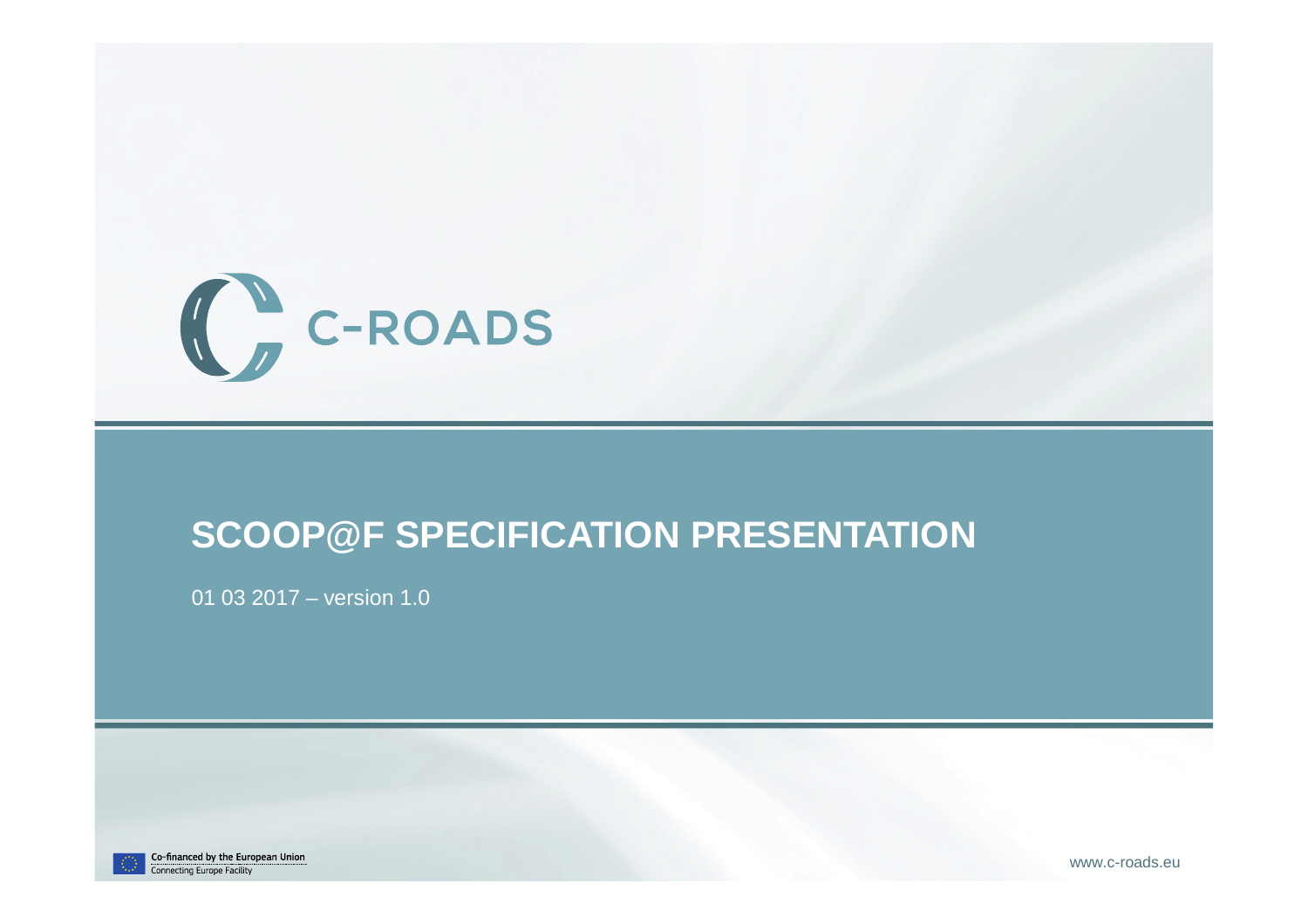# **Specifications list**





| <b>Reference</b>   | <b>Type</b> | <b>Title</b>                                                    |
|--------------------|-------------|-----------------------------------------------------------------|
| <b>SCOOP 2445</b>  | <b>Spec</b> | SCOOP 2.4.4.5:<br>PKI system requirements specifications        |
| <b>SCOOP 2446</b>  | <b>Spec</b> | SCOOP 2.4.4.6: PKI architecture and technical<br>specifications |
| <b>SCOOP_2446B</b> | <b>Spec</b> | SCOOP_2.4.4.6_bis: Use case scenarios with security data        |
| <b>SCOOP_2447</b>  | <b>Spec</b> | SCOOP_2.4.4.7: Pseudonym change strategy                        |

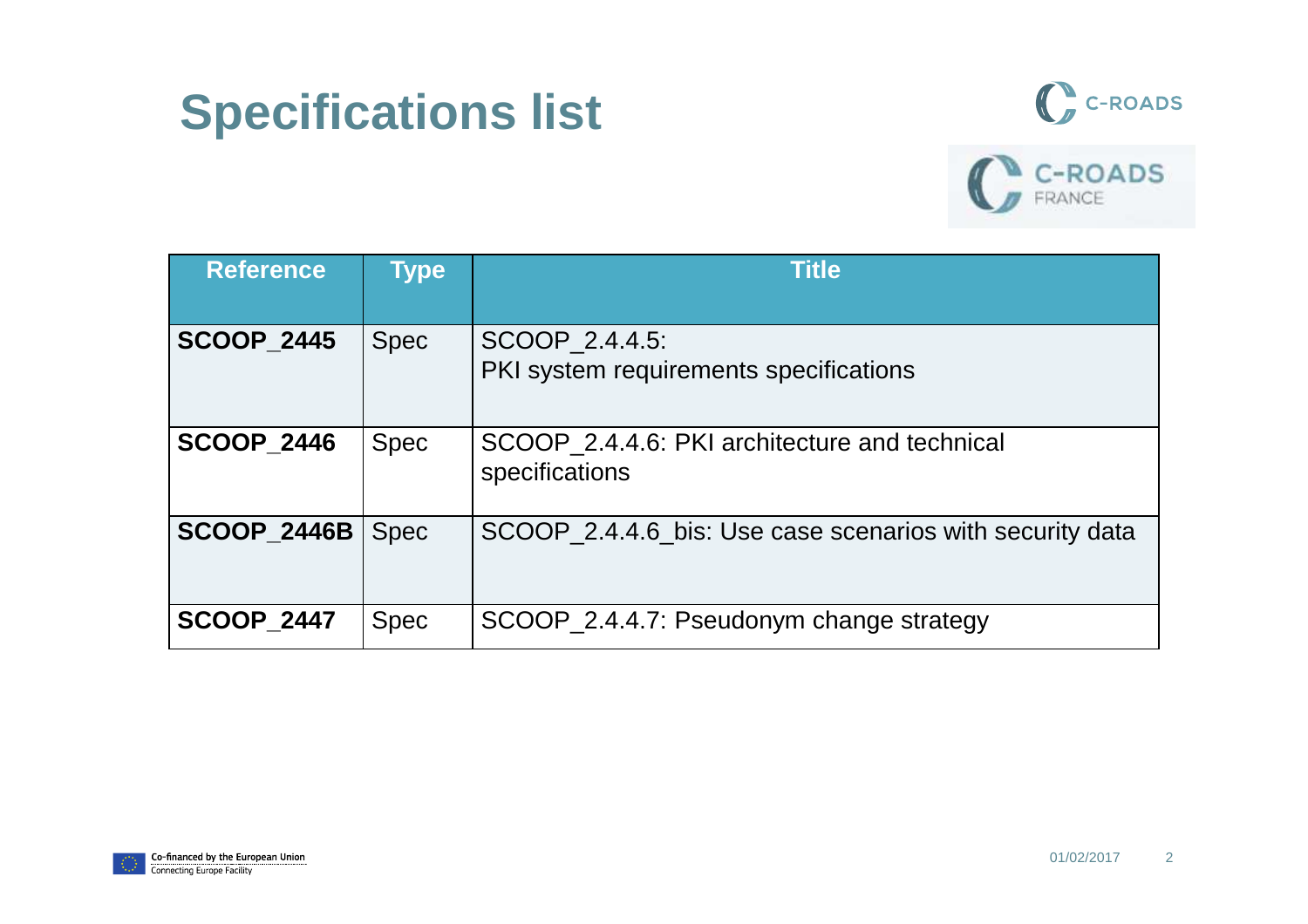

#### **SCOOP\_2.4.4.5: PKI system requirements specifications**

# **Document's objective**

 The document aims at defining the PKI system functionalities andrequirements.

#### **Contents**

- o Definition of the PKI entities, the system actors and the functionalities.
- o Analysis of the different use cases: Authorities' Certificates creation, Management of Trust lists :Certificate Revocation List (CRL) and Trusted Services List (TSL), Certificates requests by ITSS, Management of ITSS (Registration, status,…).
- o Listing of the system requirements: Functional, Security, privacy, Performance and scalability, appliance to standards …..

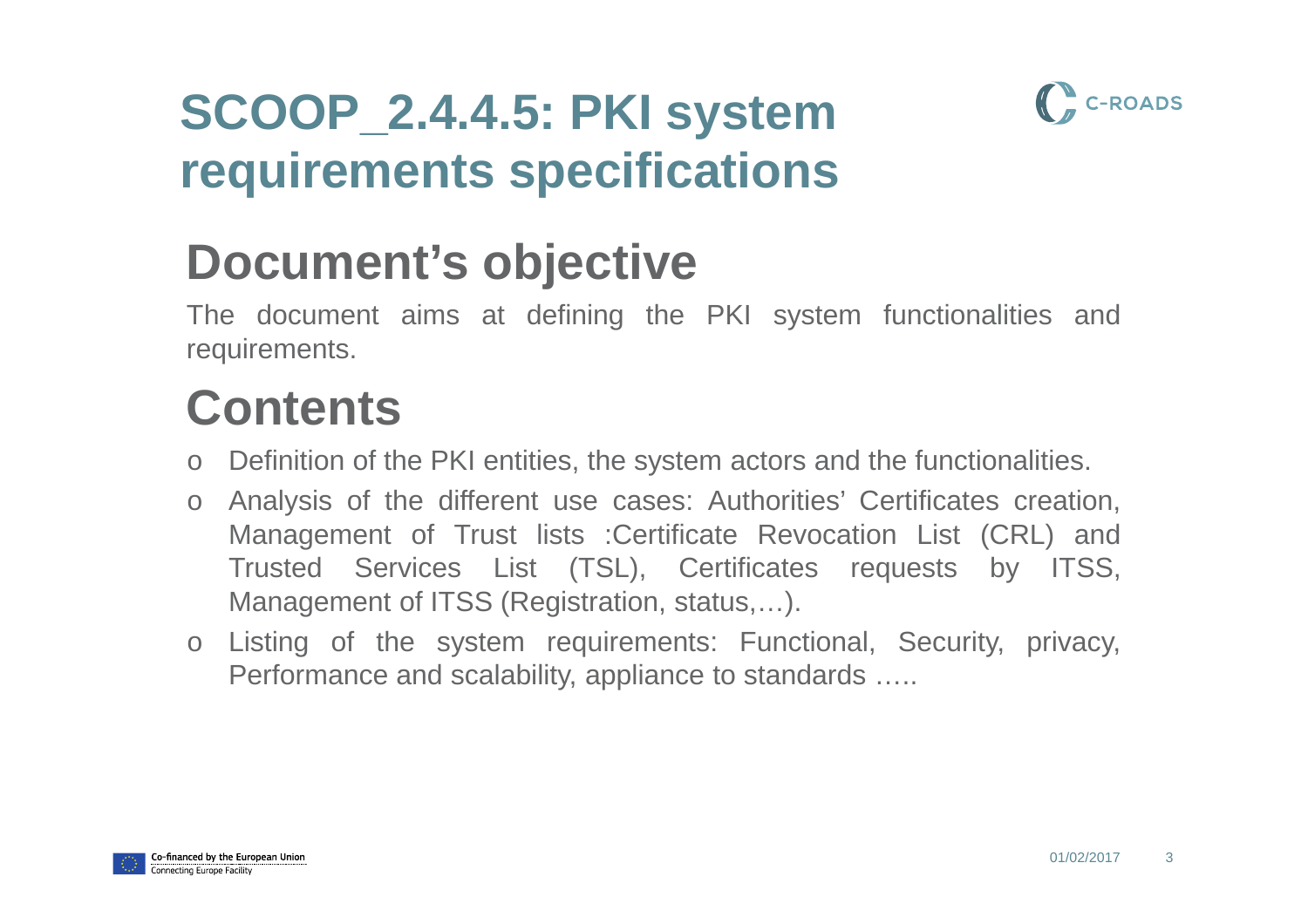

#### **SCOOP\_2.4.4.6: PKI architecture and technical specifications**

# **Document's objective**

 This document provides <sup>a</sup> high level overview of the PKI system architectureand details about its components, data structures and change requests.

#### **Contents**

- o Presentation of the high level architecture of the PKI system.
- o Description of the different roles of the actors: Operator, Manufacturer and ITSSs.
- o Presentation of the functions of each component of the PKI system: RCA, LTCA, PCA,DC.
- o Presentation of the PKI requests: CA certificate creation request/response, Long Term certificates and pseudonym certificatesrequests/responses, Trust lists (CRL,TSL) requests.
- oDescription of data structures.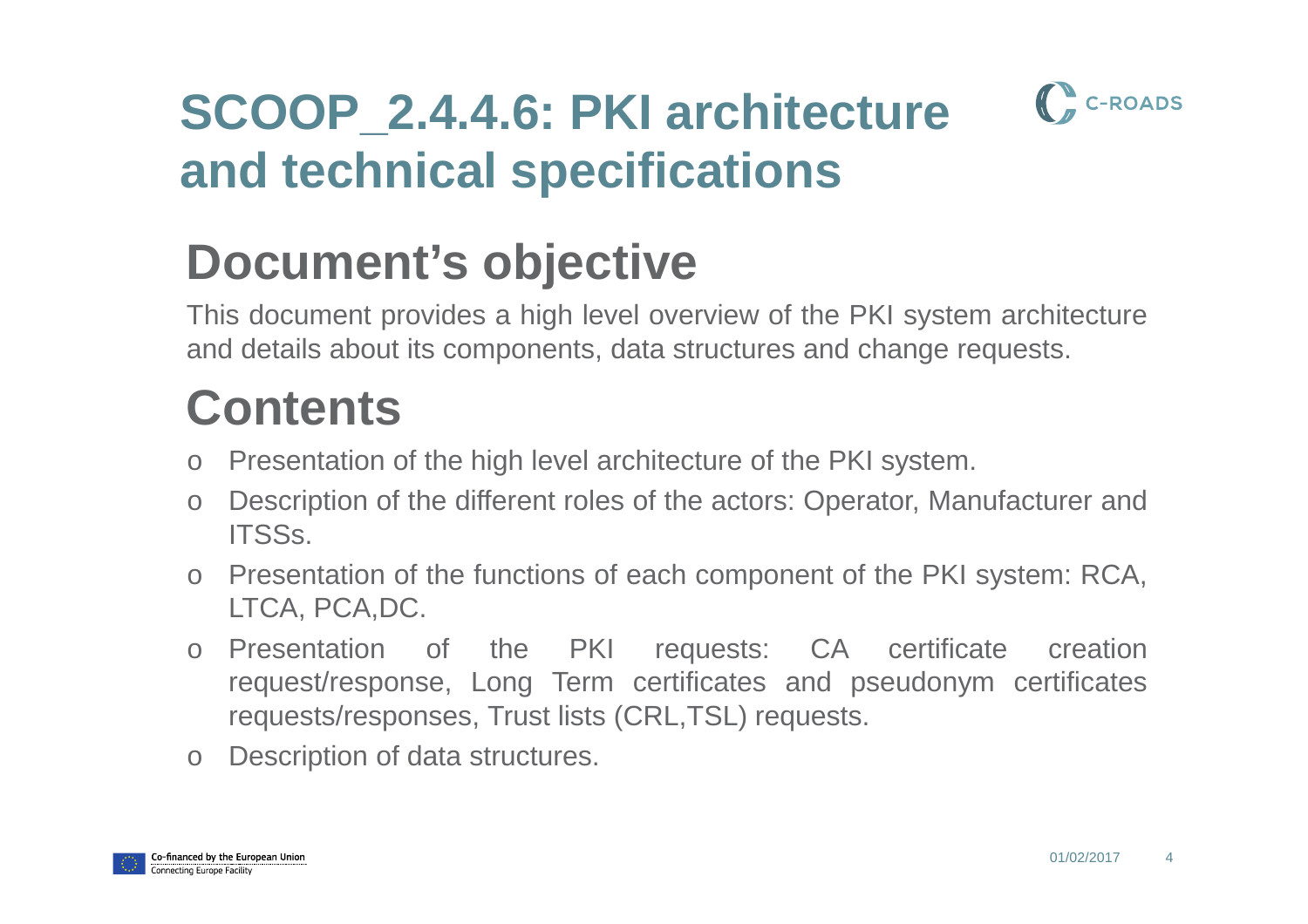

#### **SCOOP\_2.4.4.6\_bis: Use case scenarios with security data**

#### **Document's objective**

 This document describes the SCOOP@F part <sup>1</sup> use cases based onsecured exchanged messages (CAM/DENM).

#### **Contents**

The use cases described:

- o Uploading circulation Data.
- o Uploading event data declared by driver.
- o Animal on road warning.

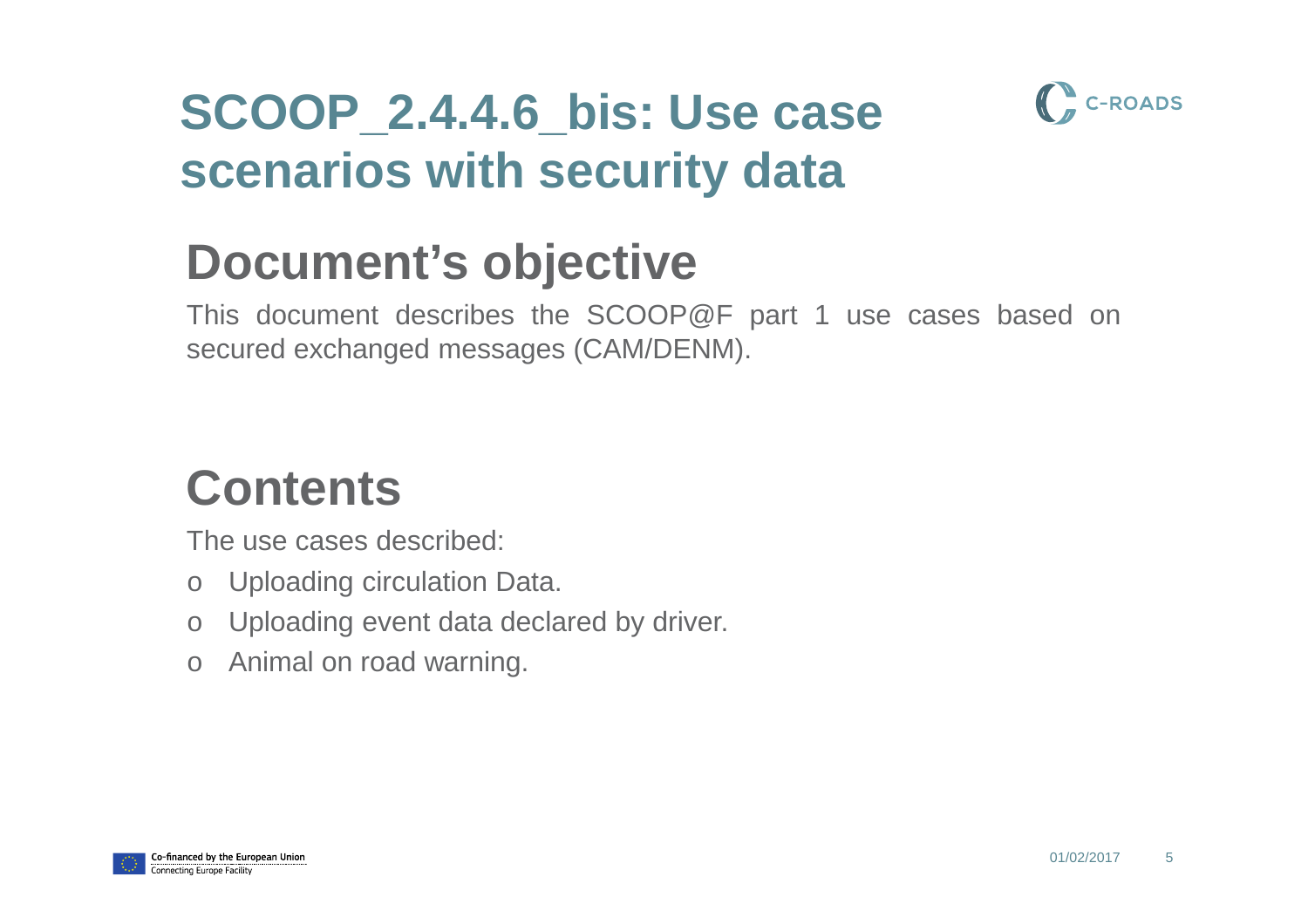# **SCOOP\_2.4.4.7: Pseudonym change strategy**



 This document describes the pseudonym change strategy adopted inSCOOP@F project.

#### **Contents**

- The state of the art on strategies for changing pseudonyms in C-ITS. o
- $\bigcap$ Description of the approach proposed for SCOOP@F project.



C-ROADS